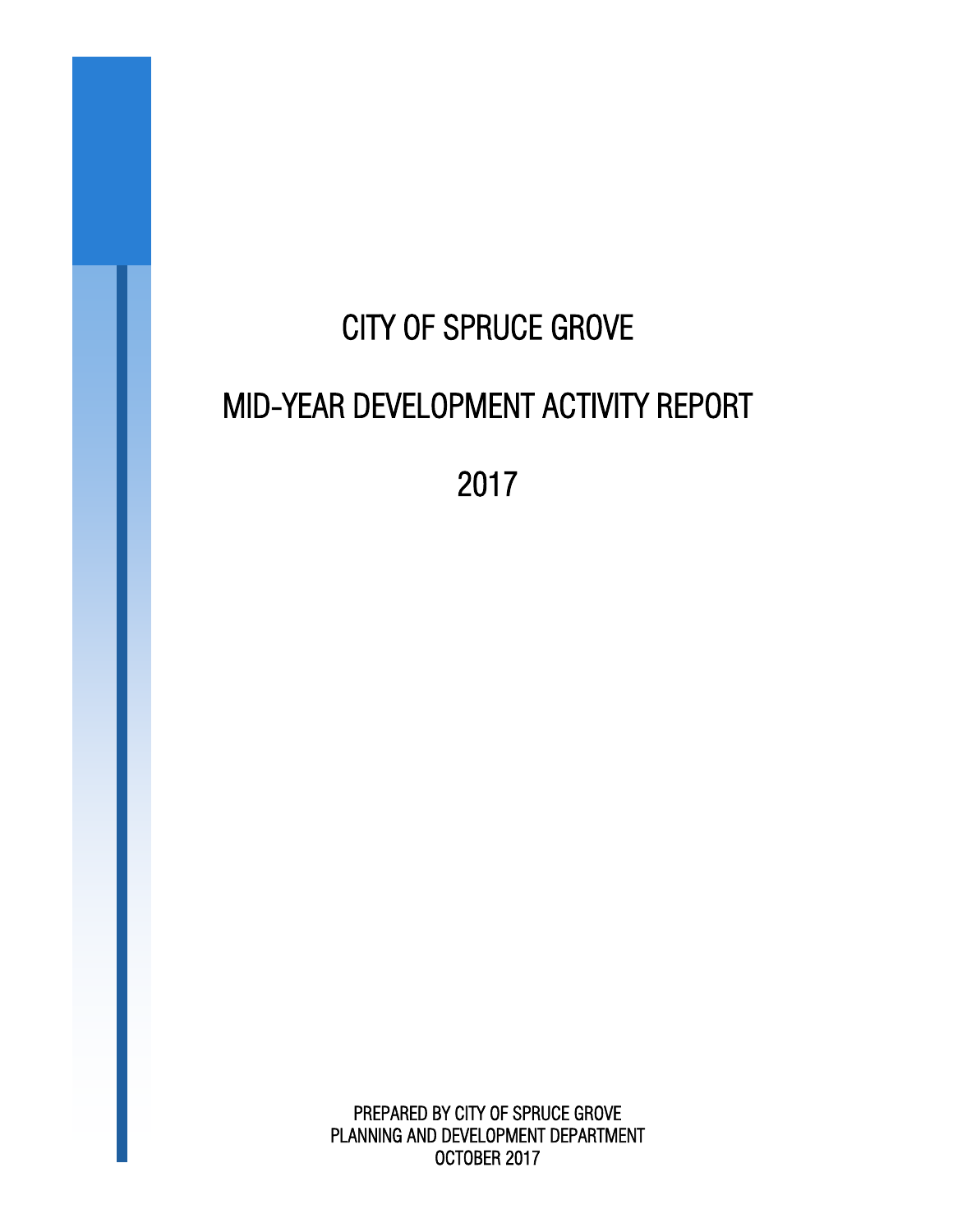## City of Spruce Grove Mid-Year Development Activity Report – 2017

#### Introduction

The Planning and Development Department prepares a mid-year development activity report, as well as a more in-depth annual report providing additional data and analysis. Administration compiles these reports in order to provide an outlook to Council that might indicate future trends in population growth, increases in property tax payers, and the cost for providing both hard and soft infrastructure to the community at large. The mid-year reports are posted on the City's website accompanied with a press release. Timing of the reports will typically be in late summer for the first six months of activity each year and in March for the year-end report. The year-end report is also presented to Council or Committee of the Whole at a public meeting.

**Readers should note that all of the data shown in this report, whether for this year or previous years, refers solely to activity taking place between January 1 and June 30.** For a more complete picture, readers should refer to the annual report.

#### Building Permits

Building permits are issued by the City in accordance with regulations set out in the Alberta Building Code. Approvals are based on building plans and technical reports in accordance with safety codes. For building construction, both a building and a development permit are typically required; however, for structural alterations to buildings, only a building permit may be needed. Building permits are used as a growth indicator by many municipalities and the development industry, being the last permitting process before construction,

and therefore the most indicative of pending construction activity. As such, more attention is typically placed on analysis of building permits than development permits.

The permitting trend in the first six months of 2017 shows increases and dips in activity levels that are atypical (**Figure 1**). Capital Region municipalities typically see low activity  $\begin{bmatrix} 0 \end{bmatrix}$ 

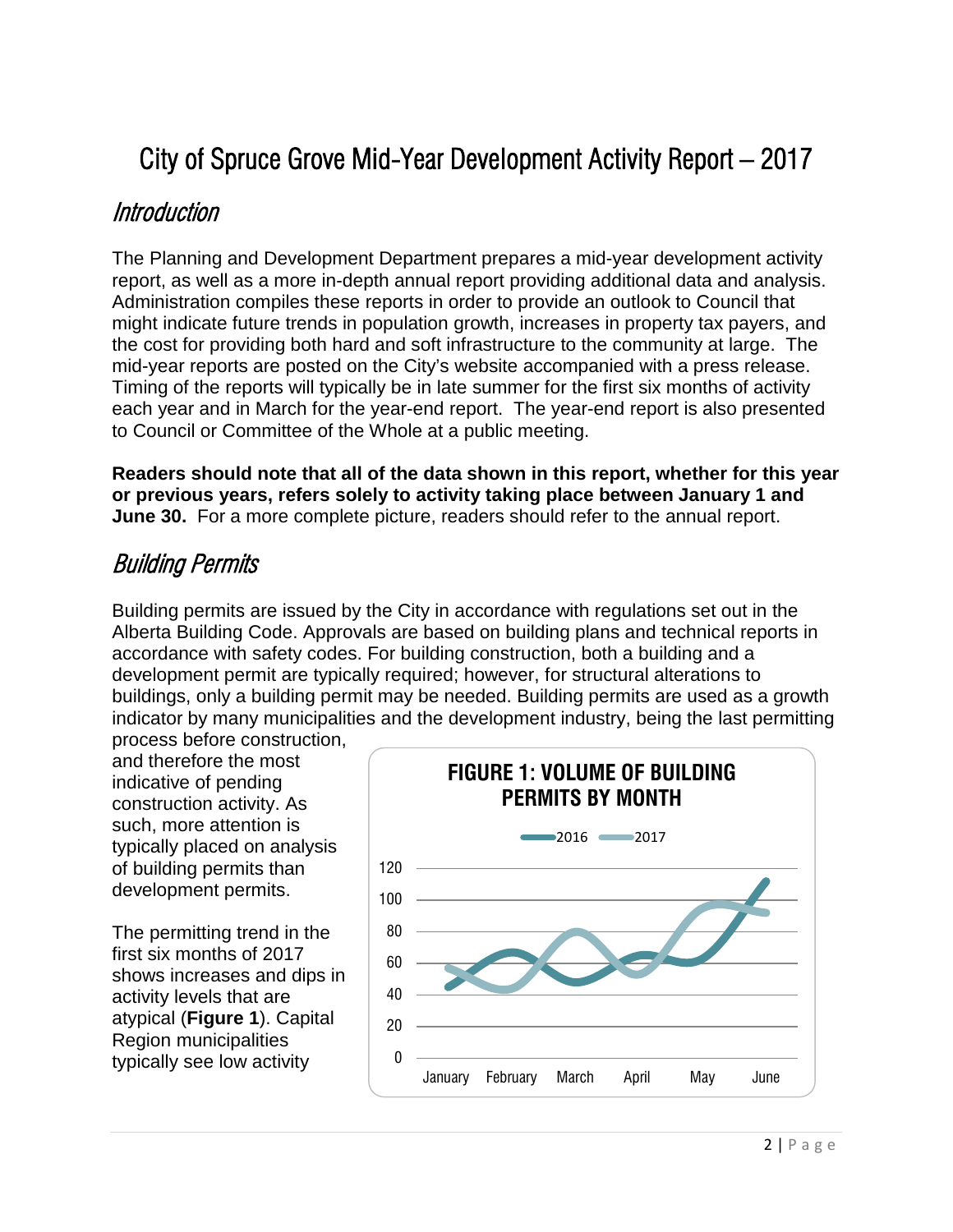

levels in winter with gradual increase towards the summer construction season.

As shown in **Figure 2**, building permits issued in 2017 reflect a 5% activity increase from the previous year. This increase follows a 38% drop in 2016 from record permitting levels.

Delving deeper into the numbers, the City looks at the distribution of building permits issued, categorized by residential, commercial,

industrial or institutional use. Residential construction continues to dominate permit activity in Spruce Grove. Therefore, residential permit activity is broken down into new construction and improvements for charting purposes. For the purpose of this report, improvements also include new detached garages.

As seen in **Figure 3**, about 44% of building permits issued in the first half of 2017 were for new dwellings, and another 48% of permits were for residential improvements, for a total of nearly 92% of all permits. While the overall residential percentage of 92% is normal in a given year, the ratio of new residential permits to improvements has been

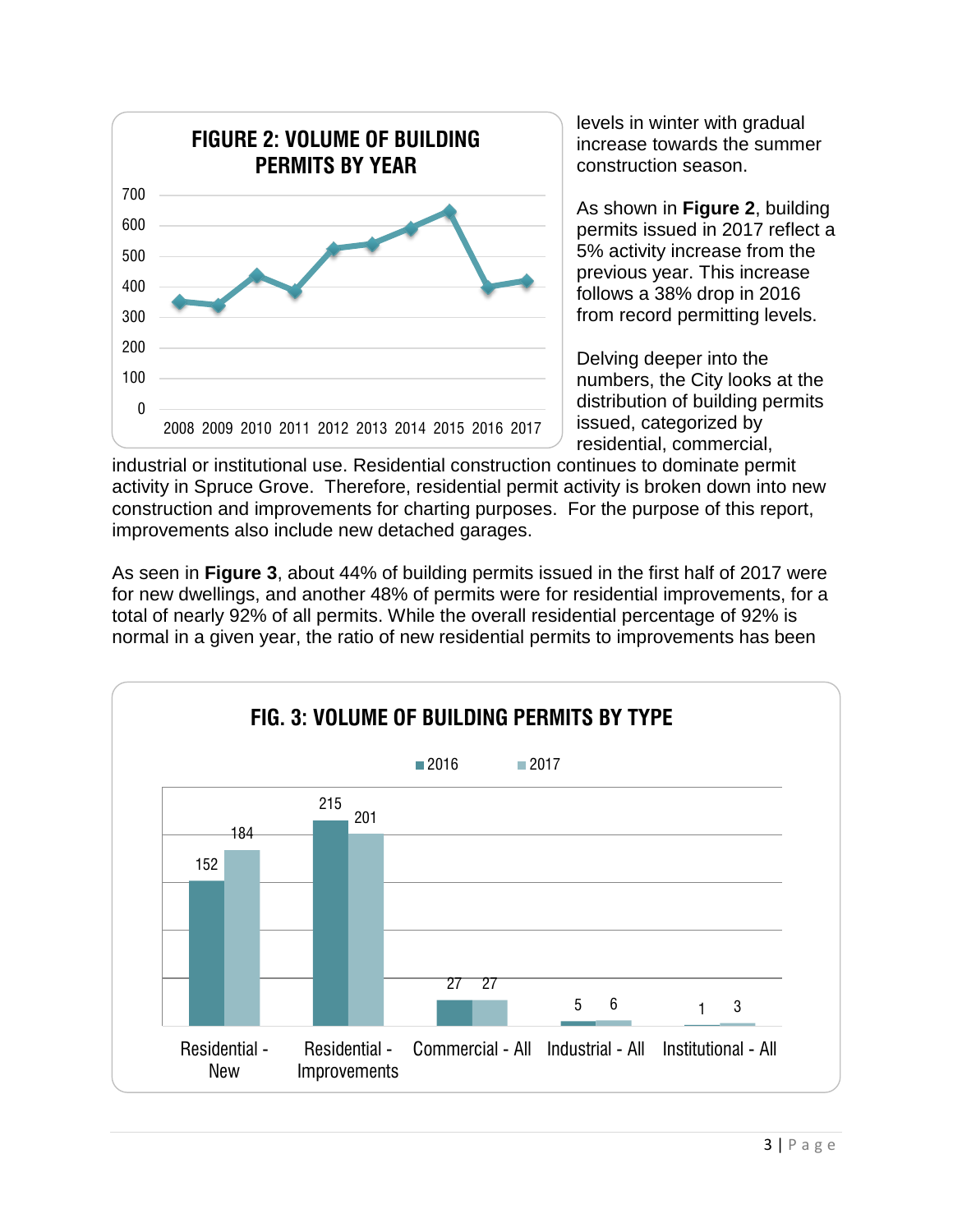

shifting year to year. Given the housing stock growth during the past decade, the increased percentage of building permits for improvements should continue into the future.

Commercial permits stayed steady at 27 permits from 2016, while industrial and institutional activity increased slightly.

Building permit valuation rebounded 32% from 2016 levels, representing an increase of approximately \$17 million (**Figure 5**). The

increase is largely attributed to higher valuations in residential construction as well as a large institutional development of approximately \$14 million. **Figure 4** depicts the value of building permits assessed by building type. Multifamily development, commercial and industrial buildings are all down from previous years.

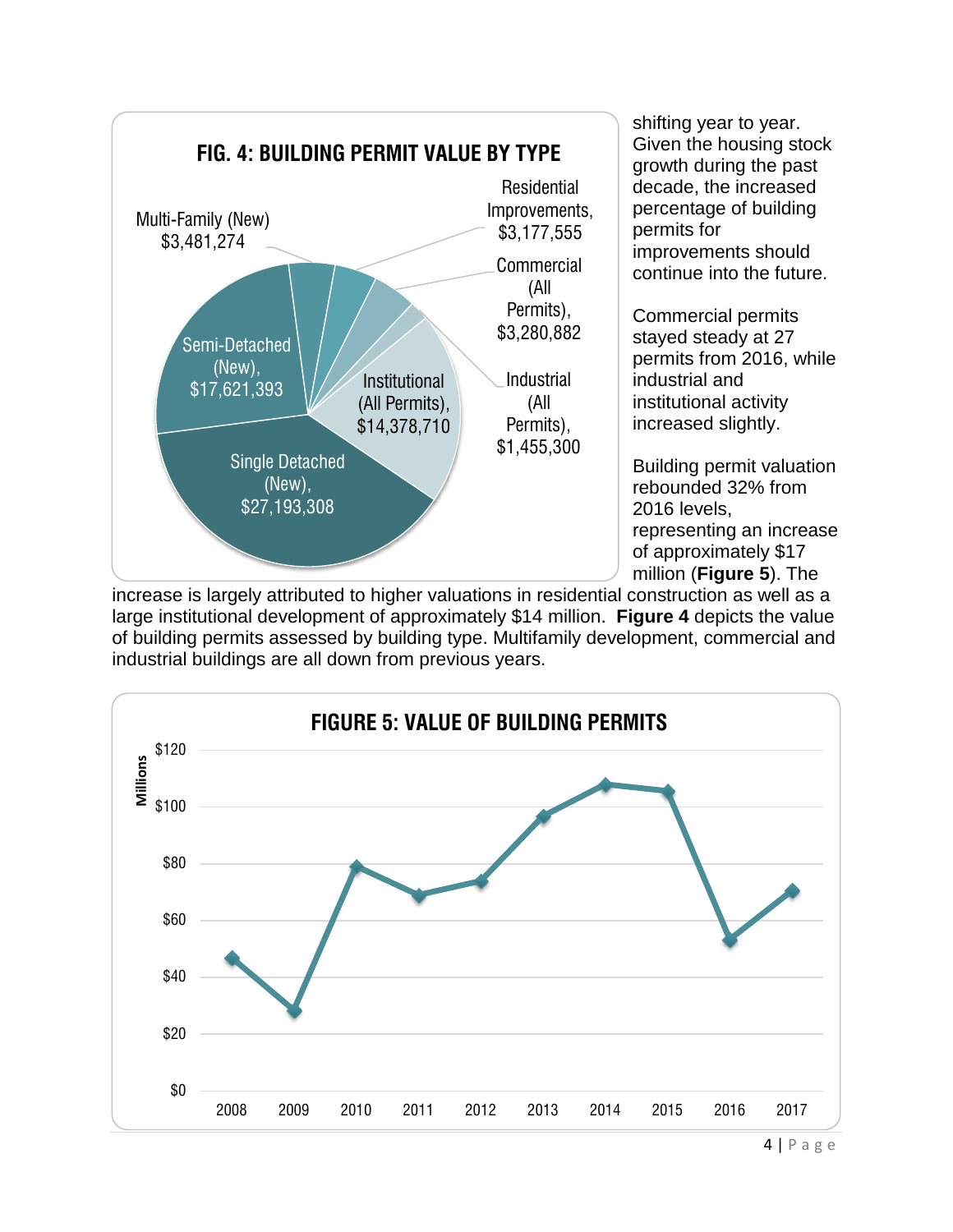



The City is anticipating overall valuations for 2017 to be only slightly higher than the yearend of 2016, as a surge of activity occurred in 2016 toward the end of the year due changes to energy requirements, and a similar surge is not anticipated to occur in 2017.

### Development Permits

Development permits are issued by the City's development officers in order to approve the location and use of a structure on a property in accordance with the Land Use Bylaw. Development permits are valid for one year after the date of approval, and are therefore often a good indicator of what levels of construction *may* occur in the next several months.

For the first six months of the year, development permits have increased in volume by approximately 12% compared to the same period in 2016. The

number of permits issued in the first half of 2017 has returned to the average activity level for the past decade **(Figure 6).**

**Figure 7** also demonstrates a return to a more typical seasonal pattern to approvals, with a gradual increase of activity levels in the spring. Similar to the building permit forecast, the overall development permit forecast for the second half of the year will also be just slightly higher than the full-year figures for 2016. While energy code changes do not directly affect development permit processes, housing permits are submitted as a package and therefore permit activity for October and November is anticipated to be slightly lower than last year.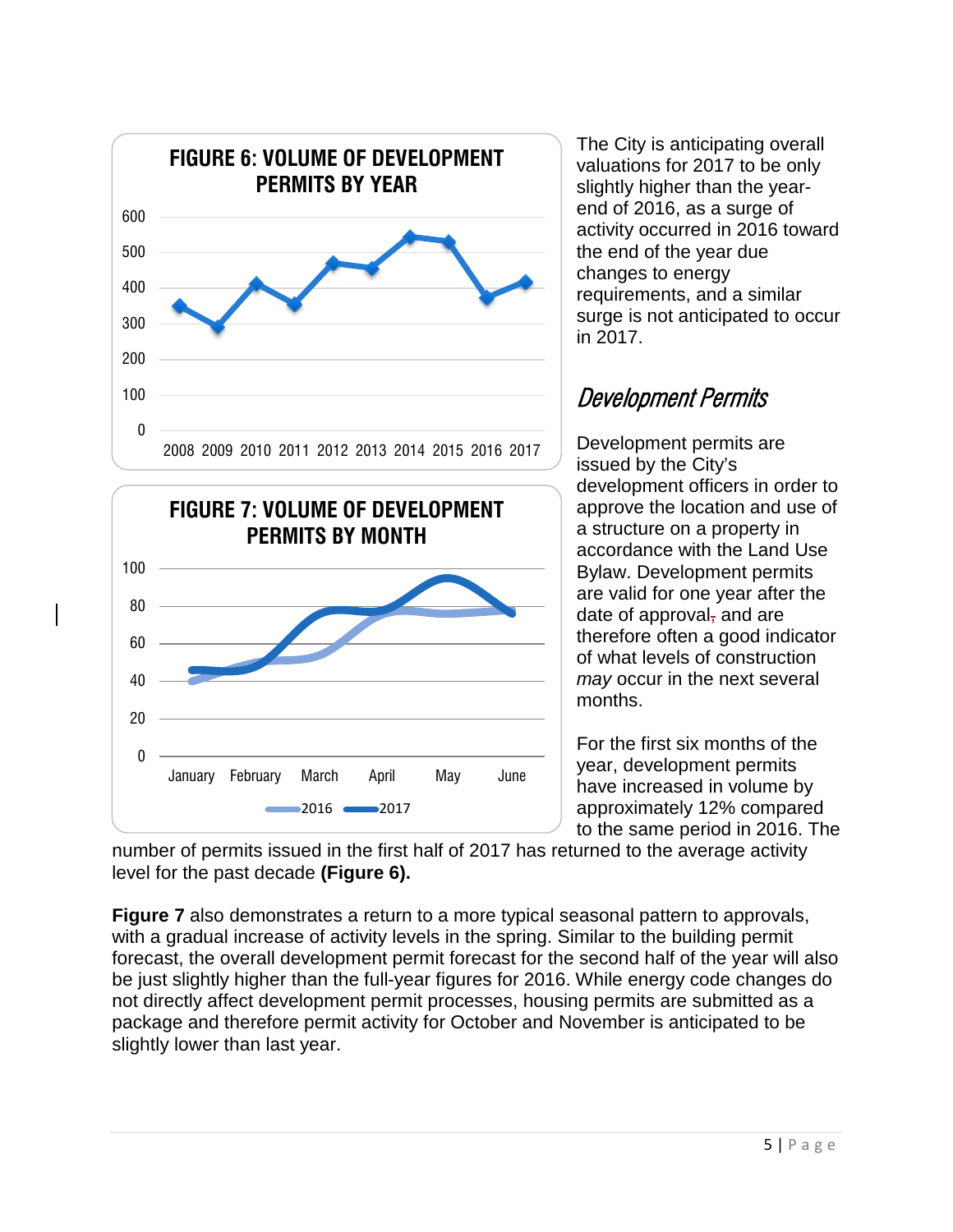**Figure 8** depicts the number of development permits by development type. As expected in Spruce Grove, residential permits represent the majority of applications. Residential development is broken down by new development and improvements, but for all other categories new construction and improvements are combined due to smaller overall numbers. Residential improvements include new garages. The number of commercial permits includes changes in occupancy (i.e. a new shop moving into an existing building) as well



as the development of new commercial buildings. The type and number of permits are typical of growth in Spruce Grove.

## Other Activity Types

The City began tracking other activity types such as safety codes trades permits (plumbing, gas and electrical permits) since 2011. These permits are required to make upgrades to or change certain fixtures, such as furnaces, on private property (**Figure 9, next page**). Safety codes permits are not as predictable as building permits and can fluctuate from year to year depending on not only project types but also climate differences. Warmer weather, as an example, can lead to fewer temporary gas permits in the winter.

Permitting levels are down for all trades permits in the first half of 2017. There is no single reason for the decrease, but is likely a combination of the following:

- changes to the City's Quality Management Plan that lengthened the validity period for permits, meaning fewer permits have expired and needed to be renewed;
- a warmer winter resulting in fewer gas permits;
- fewer detached garages resulting in lower electrical permitting activity; and,
- economic factors reducing significant improvements to existing fixtures, such as fewer hot tubs, water heater or furnace replacements.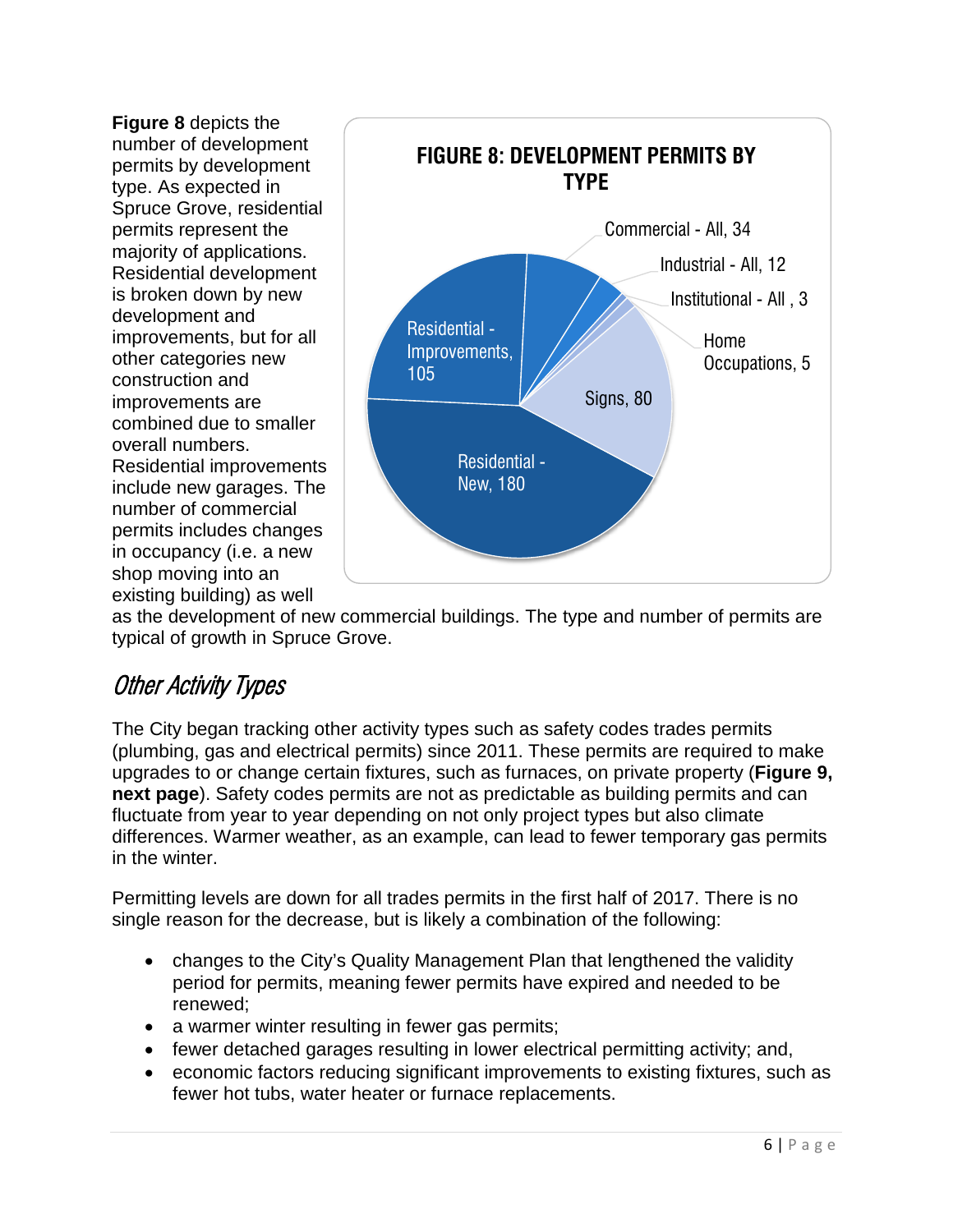

Lastly, Administration monitors compliance request activity, which is a service offered by the City to review a property for compliance with the Land Use Bylaw. The service typically reviews the use of the structure and whether development permits have been issued for all uses and structures. The City also reviews the improvements on the property, such as the locations of buildings, driveways, etc., to ensure minimum setbacks or other requirements are met. Compliance requests were down 22% in 2017,

following a decrease of 28% the previous year. The reduction reflects the slowdown in building activity from the previous two years, as well as a shift by some builders to opt for title insurance rather than requesting the City's compliance review service.